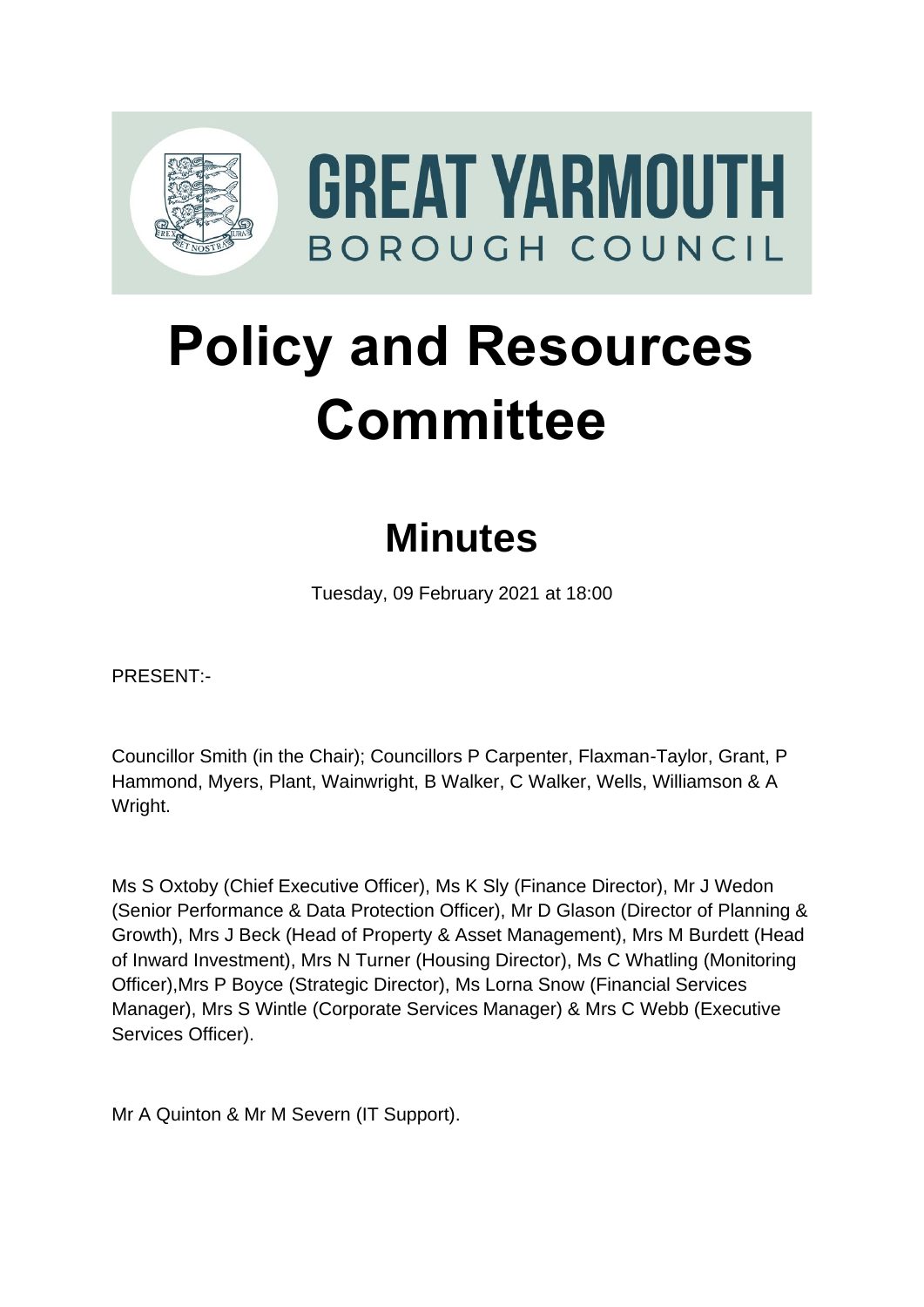#### **1 APOLOGIES FOR ABSENCE**

There were no apologies for absence.

#### **2 DECLARATIONS OF INTEREST** 2

Councillors Plant & A Wright declared a personal interest in item 6 as they were members of the St. Georges Trust Liaison Board.

Councillor Flaxman-Taylor declared a personal interest in item 13 as she was an appointed governor of the JPUH.

However, in accordance with the Council's Constitution, they were allowed to both speak and vote on the matters.

#### **3 MINUTES** 3

The minutes of the meeting held on 25 January 2021 were confirmed by assent.

Councillor Wainwright asked for an update regarding the position of the Communities Champion Programme. The Strategic Director reported that a report would be presented to Housing & Neighbourhoods Committee in March 2021.

#### **4 FORWARD PLAN** 4

The Committee received and considered the Forward Plan.

RESOLVED:-

That the Committee note the Forward Plan.

#### **5 QUARTER 3 KEY PROJECT AND PERFORMANCE REPORT** 5

The Committee received and considered the report from the Senior Performance & Data Protection Officer.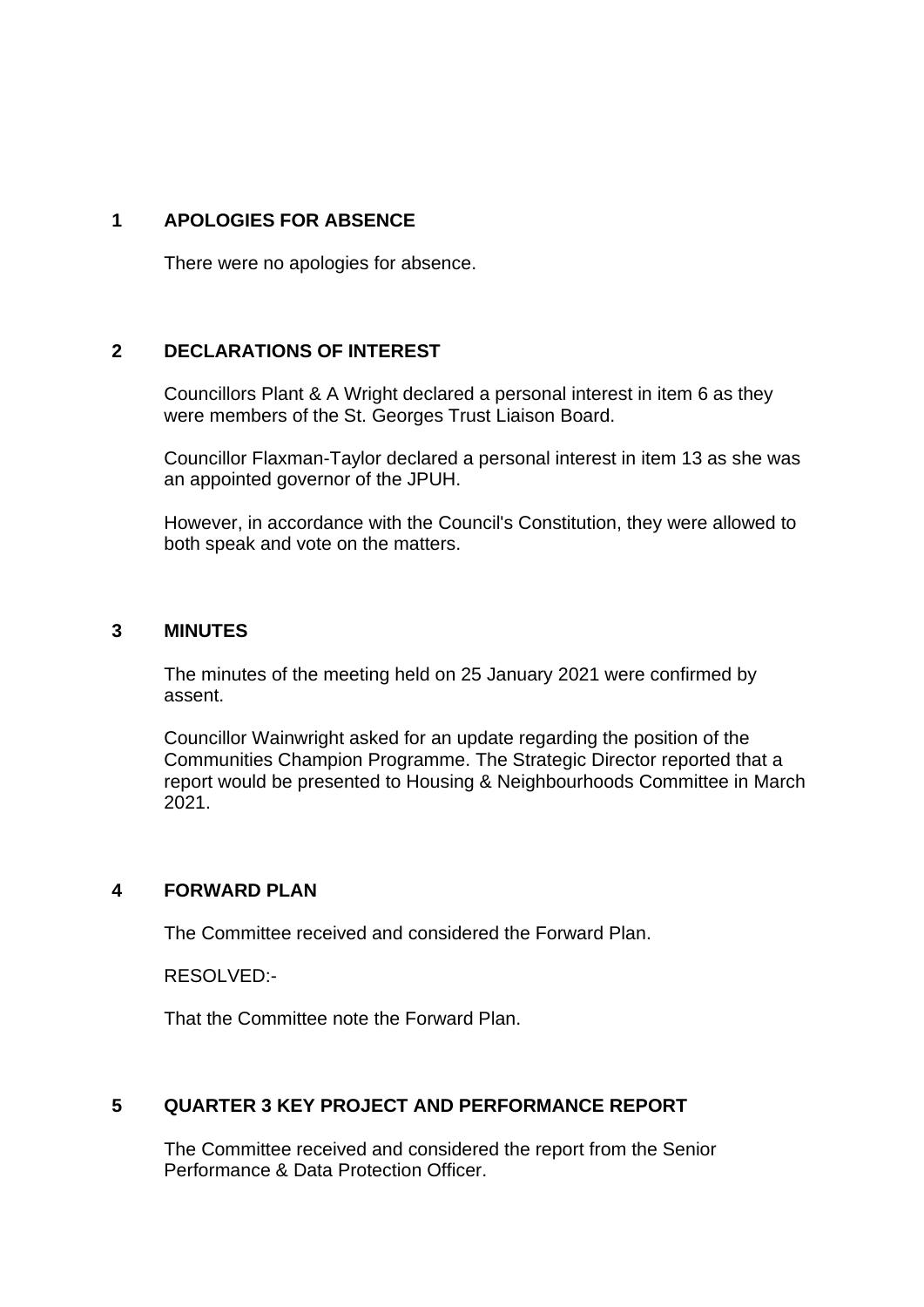The Senior Performance & Data Protection Officer gave an update of the salient areas of current performance for the third quarter of 2020/21 (October to December) where progress was assessed against targets which were set at the start of the financial year.

The report also provided an update on the position of key projects which were linked to the corporate priorities from "The Plan 2020-20025". A summary of progress for the suite of key projects and individual highlight reports for each of the key projects were presented in appendix 1. The performance measures were detailed in appendix 2 and gave a comprehensive overview of how the authority was performing and included the majority of Council functions.

Councillor Wainwright referred to PR15 on page 41 of the report and asked if a line could be added to the narrative to show what the arrears were quarterly and cumulatively. The Senior Performance & Data Protection Officer reported that he would would look into this matter.

Councillor Williamson referred to page 27 of the report and asked if Brexit had caused any risk to the Go Trade initiative. The Head of Internal Investment reported that the Go Trade initiative did not involve the transportation of goods across the Channel but she would ask the accountable body for reassurance on this matter and report back to Councillor Williamson.

RESOLVED:-

(i) That the Committee agree all measures to be monitored during the next quarter; and

(ii) That all key projects would continue to be monitored over the next quarter with the aim of maintaining a green status and where possible, attaining a green status for those key projects which were currently amber.

# **6** ST GEORGES TRUST - FUNDING AGREEMENT EXTENSION

The Committee received and considered the report from the Head of Inward Investment.

The Head of Inward Investment reported that on the 10th January 2019, the Policy and Resources Committee resolved to support St Georges Trust programming and business plan deliverables for the remainder of that year to be funded from the special projects reserve. In addition, Members resolved to provide an additional £25,000 per annum for years 19/20 and 20/21 and that a formal grant agreement be prepared and agreed. It was also agreed to create a Member Liaison Board where reports were provided for sign off and funding draw-down agreed.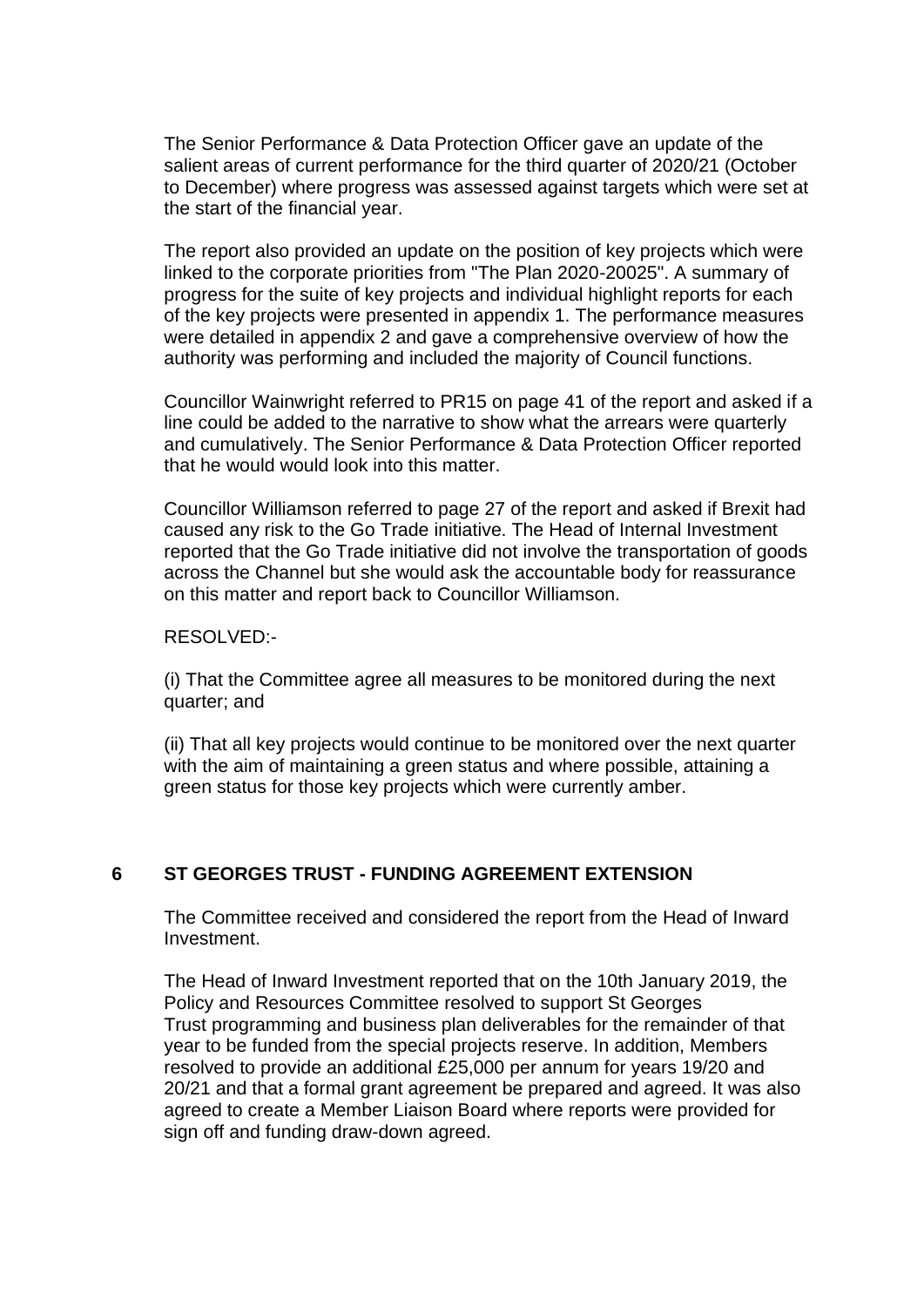This report provided an update to the Policy and Resources Committee as to the delivery of the Trust over the past two years and sought approval for an extension of the Funding Agreement to the Trust for another year with a £25,000 grant to be made available to the Trust for the next financial year (2021/22), with draw-down of funds being subject to Liaison Board approval.

Councillor A Wright reported that he was pleased with the outcome of the KPI's which had highlighted that St. Georges had worked hard to successfully deliver their targets during the pandemic. As a result of Seachange Arts working with St. Georges, good work had being carried out in the local community. Councillor Plant echoed the comments made by Councillor A Wright.

REOLVED:-

That the Committee:

(i) Note the progress of the Trust over the past two years; and

(ii) Agree £25,000 grant funding (for 2021/22) to cover the Trust's programming against a business plan for the next financial year, and that the existing Funding Agreement is extended on that basis.

# **7 RETAINED RIGHT TO BUY RECEIPTS POLICY** 7

The Committee received and considered the report from the Housing Strategy, Policy and Performance Officer.

The Housing Strategy, Policy & Performance Officer asked the Committee to approve the updated use of Retained Right to Buy Receipts Policy to reflect operational changes and requirements as set out in the report.

RESOLVED:-

That the Committee approve the updated Use of Retained Right to Buy Receipts Policy and recommend the adoption of the policy to the Policy & Resources Committee.

#### **8 FEES AND CHARGES 2021/2022** 8

The Committee received and considered the report from the Finance Director.

The Finance Director reported the salient areas of the report to the Committee.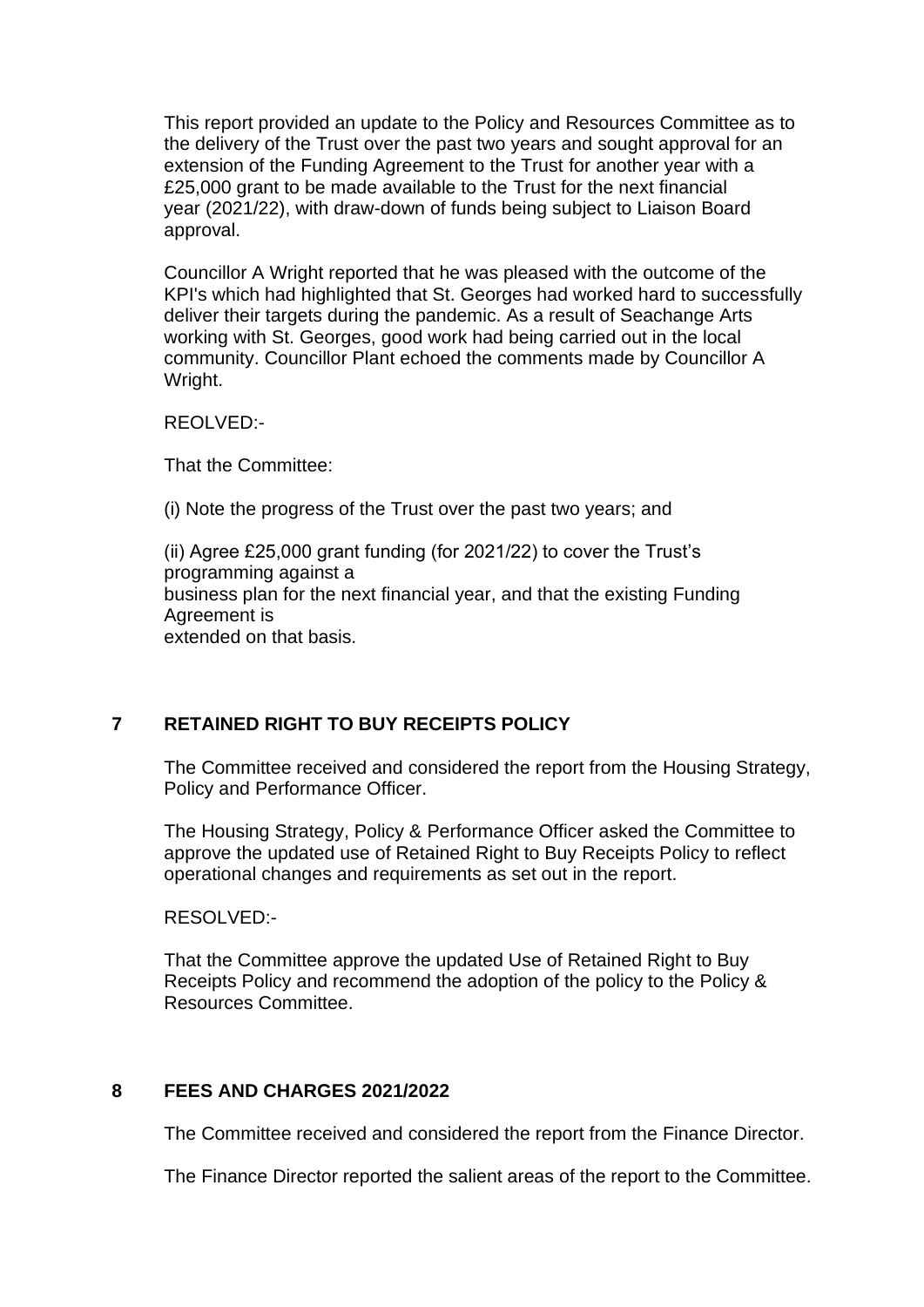The proposed fees and charges for 2021/22 have been calculated based on the current fees and charges policy and where there were opportunities to deliver additional income to help reduce the future financial gap that the Council was facing. The proposals had been factored into detailed budget for 2021/22.

Councillor Wainwright reported that his party members would abstain from discussions regarding this report and the General Fund Budget report and would only discuss them at Full Council. The Finance Director reported that the Fees & Charges report would not go to Full Council but would be approved by the Policy & Resources Committee this evening.

RESOLVED:-

That the Committee agree the schedule of fees and charges for 2021/22 as detailed in appendix A of the report.

# **9 TREASURY MANAGEMENT STRATEGY STATEMENT 2021/2022** 9

The Committee received and considered the report from the Finance Director.

The Finance Director asked the Committee to consider the report and to recommend to Full Council the 2021/22 Treasury Management Strategy and Annual Investment Strategy.

RSOLVED:-

That the Committee agree and recommend to Council:

- (i) The Treasury Management Strategy for 2021/22
- (ii) The Annual Investment Strategy; and
- (iii) The Operational Boundary & Authorised Limits.

# **10 2021/22 GENERAL FUND BUDGET REPORT** 10

The Committee received and considered the report from the Finance Director.

The Finance Director reported that the report requested approval the general fund revenue and capital budget for 2021/22.

The Chairman thanked the Finance Director and her team for producing a balanced budget in difficult times.

Councillor Plant asked for clarification regarding parish precepts. The Finance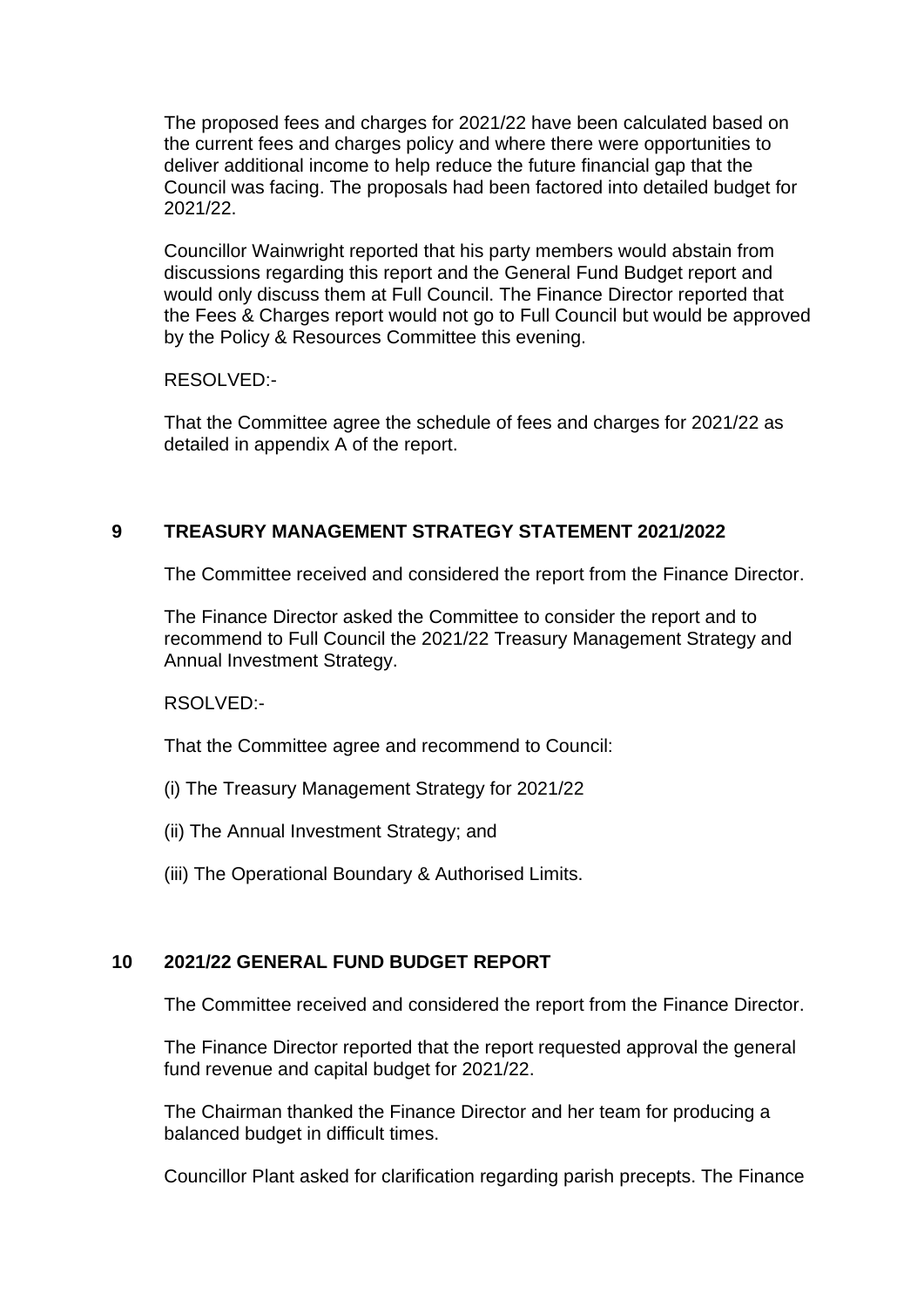Director reported that these would be included in the Council Tax Setting report which would be presented to Full Council in February.

Councillors Plant & Wainwright also thanked the Finance Director and her team for producing a balanced budget during the pandemic.

RESOLVED:-

That the Committee consider and recommend the following to Council:

(i) The general fund revenue budget as detailed at Appendix A,

(ii) The Council Tax for 2021/22 for the Borough Council tax be £171.48 (for an average Band D),

(iii) That the demand on the Collection Fund for 2021/22 be: a. £4,865,925 for the Borough Council purposes; and b. £519,506 for Parish Precepts,

(iv) The statement of and movement on the reserves as detailed at Appendix D and within section 8 of the report,

(v) The Policy framework for reserves as detailed at Appendix E,

(vi) The updated Capital Programme and financing for 2020/21 to 2021/22 as detailed at Appendix F; and

(vii) New capital bid proposals at Appendix G and Minimum Revenue Provision Statement at Appendix H.

# **11 ANY OTHER BUSINESS** 11

The Chairman reported that there was no other business being of sufficient urgency to warrant consideration at the meeting.

# **12 EXCLUSION OF PUBLIC** 12

RESOLVED:-

That under Section 100(A)(4) of the Local Government Act 1972, the public be excluded from the meeting for the following item of business on the grounds that it involved the likely disclosure of exempt information as defined in paragraph 1 of Part I of Schedule 12(A) of the said Act.